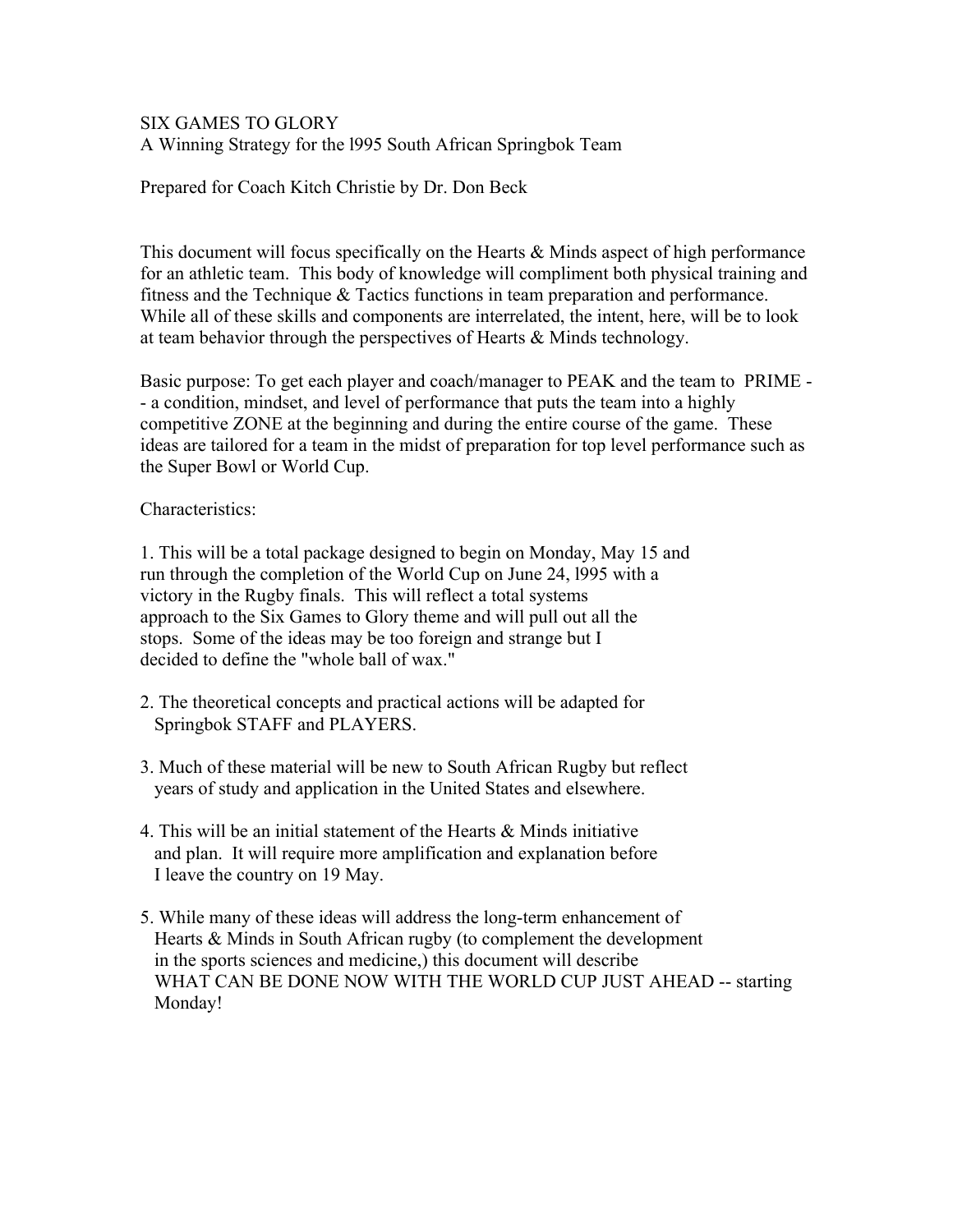6. Some of these concepts and methods are used by team leadership in directly influencing and impacting the team; others require heavy involvement by the players to self-generate or take ownership themselves; while yet others require close interaction between and among everybody.

Basic Assumptions:

- 1. Human nature -- either expressed as individuals or in groups -- is an open system. As a result, value systems ebb and flow, concentration and energy levels wax and wane, and performance capacities increase and decrease. In short, there are no permanent types or traits - nor can stability be assumed as a given. In all cases the erratic and often unpredictable laws and processes of chaos/order prevail.
- 2. Athletic coaches and administrators in general and South African rugby officials in specific are often wary of anything "psychological." Some fear loss of control of athletes. Some believe it's all airy-fairy and that real men can motivate themselves. Others have been burned by naive "psychological" theories and quick-fix solutions that did not go down well with athletes. Yet others have out-of-date understanding of the mind game, even though most will tell you the game is a certain percent "mental." Finally, many in the coaching business are a bit fearful of psychological interventions because they don't yet have their own internal worlds well-integrated.
- 3. Note these words of caution:
	- \* Beware of the mirror distortion -- i. e. the tendency to project one's own preferences for motivation etc. on the players who may respond to totally different impulses and procedures. "They" are not like you.

 What THEY need should prevail over what YOU like/want for them. l995 rugby players, even from the Afrikaner tradition, are no longer "yes sir" obedient followers who are caught up in the sacrifice self mindset that characterized Springboks in the glory years. Their value systems are changing radically and can only respond to more modern and sophisticated learning and motivational packages. I've observed this major transformation over the last 15 years.

 The entire business sector is shifting to "self-managed" teams and away from docile, passive "hired hands." Same in sport. Yet, it would be foolish to believe that every player -- and even the team - - have the necessary understanding and skills to motivate self. In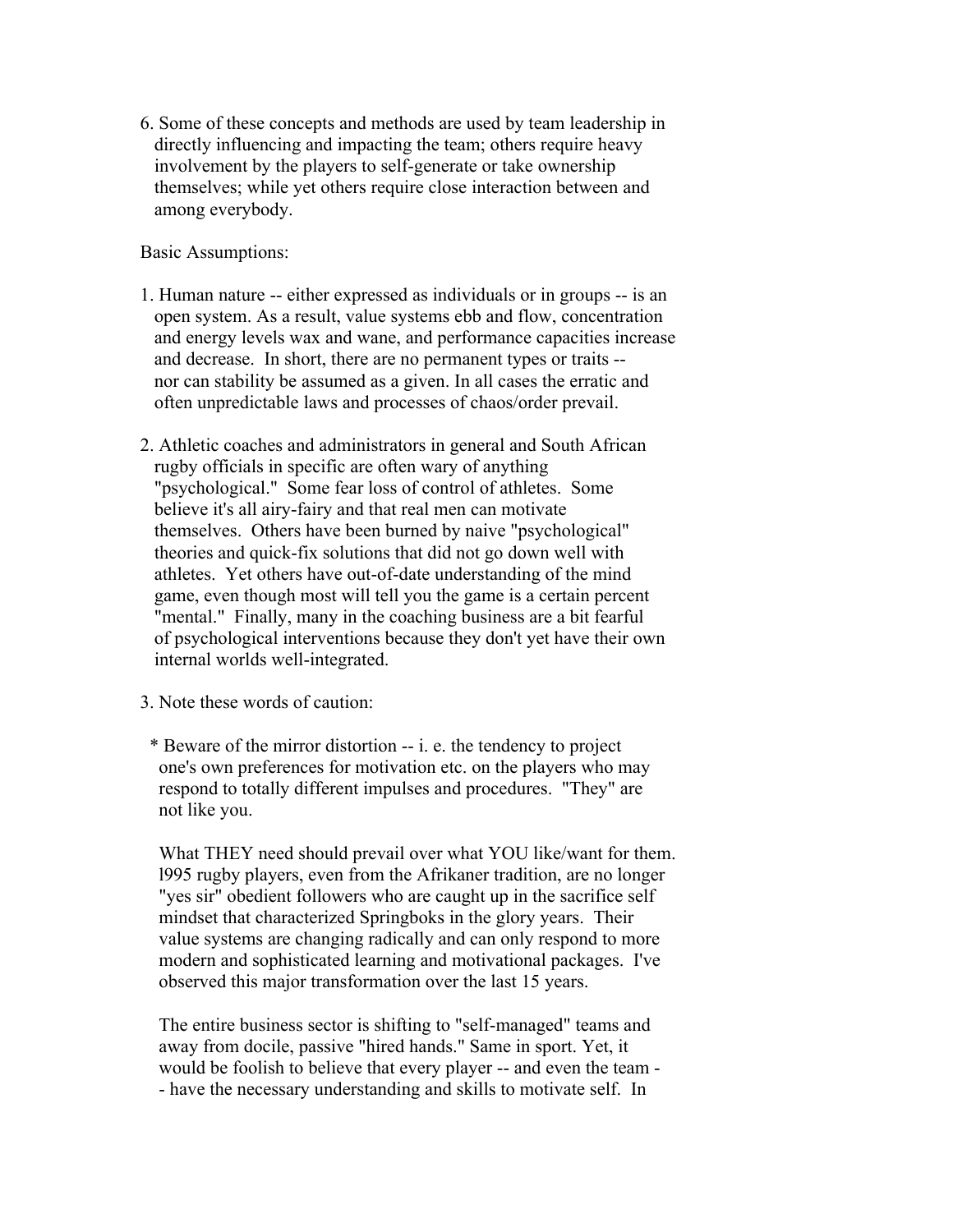the age of personal empowerment, though, coaches should find ways to directly involve players in decision-making (where they have knowledge and competency) -- especially when it comes to the creation and maintenance of PEAK and PRIME.

- \* Beware of leaving some critical stones unturned because the idea is new and different. l995 is not l992 - l950 - nor l937. New thinking about athletic performance is coming from such countries as Australia, the United States etc. RSA HAS been in a time warp. Just as rugby strategies have had to change -- so must the MIND GAME. Failure to make this quantum-leap in thinking may keep South African rugby from returning to international dominance.
- \* Beware of single cause-effect thinking that claims that a single variable CAUSED or did not CAUSE the desired effect. Human behavior is simply too complex. We are dealing, here, with the formation of a "critical mass" in a team's chemistry that cannot be explained nor created by mechanistic thinking. The design of PRIME is a holistic problem and condition meaning one must deal with multiple variables simultaneously. Even then, nothing is ever certain -- nor can it be identified and measured "scientifically." One cannot CAUSE the shift into ZONE. One can only up the capacities and potentials of a individual players (PEAK) and the team as a whole (PRIME). Yet, the single bounce of the ball, the half-step quickness of a player, the extra amount of force in a specific scrum -- these isolated and seemingly insignificant events -- often make the difference as the entire momentum shifts from one side to the other.

Organization of Document:

- I. An operational definition of the Hearts & Minds Game reaching and maintaining PEAK, PRIME and ZONE.
- II. Preparing for and Playing the Hearts & Minds Game.
- III. A specific formula, process, and schedule for the l995 World Cup.

#### I. PEAK, PRIME AND ZONE -- THE CRITICAL ELEMENTS IN PUTTING IT ALL TOGETHER.

 PEAK refers to the level and condition of physical, emotional, mental, and spiritual functioning that an individual athlete achieves. While the staff can influence this process a little, this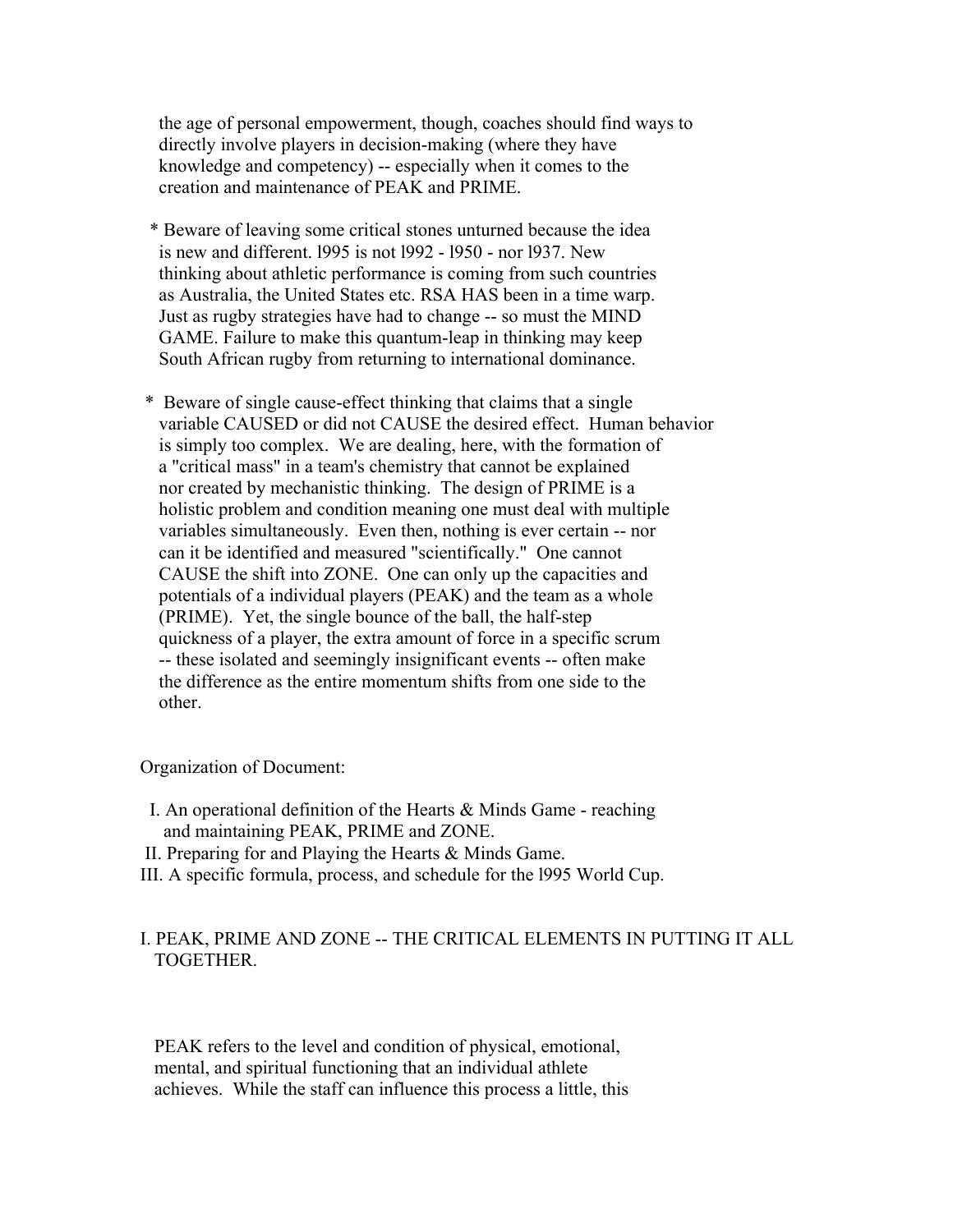depends largely on the will, discipline, and know-how of the individual athlete. While there are some general principles that cut across all athletes, each will have his own way of reaching PEAK.

 By PRIME we mean the level of preparation of both the individual and the team. This includes a number of trademarks that should describe the Springboks -- including players, coaches, management and support staff -- and even Rugby Union officials and administrators. This includes, also, the fans - the wives/significant others -- and everybody who impacts the players while in preparation and in game conditions. The focus, here, will be on the 26-man team and especially the 15 who take the field in each of the Six Games. Starting on Monday, the idea will be to get the entire team into PRIME.

- P THOROUGH PREPARATION -- Physical condition -- Knowledge of opponent and understanding of game plan -- Technique & Tactics.
- R RESPONSIVENESS -- Capacity to respond to new challenges, adverse conditions, and shifting strategies during the games. Requires high levels of communication, trust, resiliency, openness, and flexibility.
- I INTEGRITY -- A high performance, closely integrated team in any business is based on integrity -- high standards of conduct - absence of deviousness, political gamesmanship, whispers and rumors, back biting, and other forms of toxic behavior. Also, this involves a commitment to the ethics and tradition of the sport of Rugby -- something like a Code of Conduct.
- M MANAGERIAL COMPETENCE -- Attention to detail, well-ordered systems, feedback and feed forward processes, financial accountability, time competence and respect for time appointments. Reliance on shared management responsibilities. Includes game management principles and techniques.
- E HIGH ENERGY -- Individual energy levels are synergized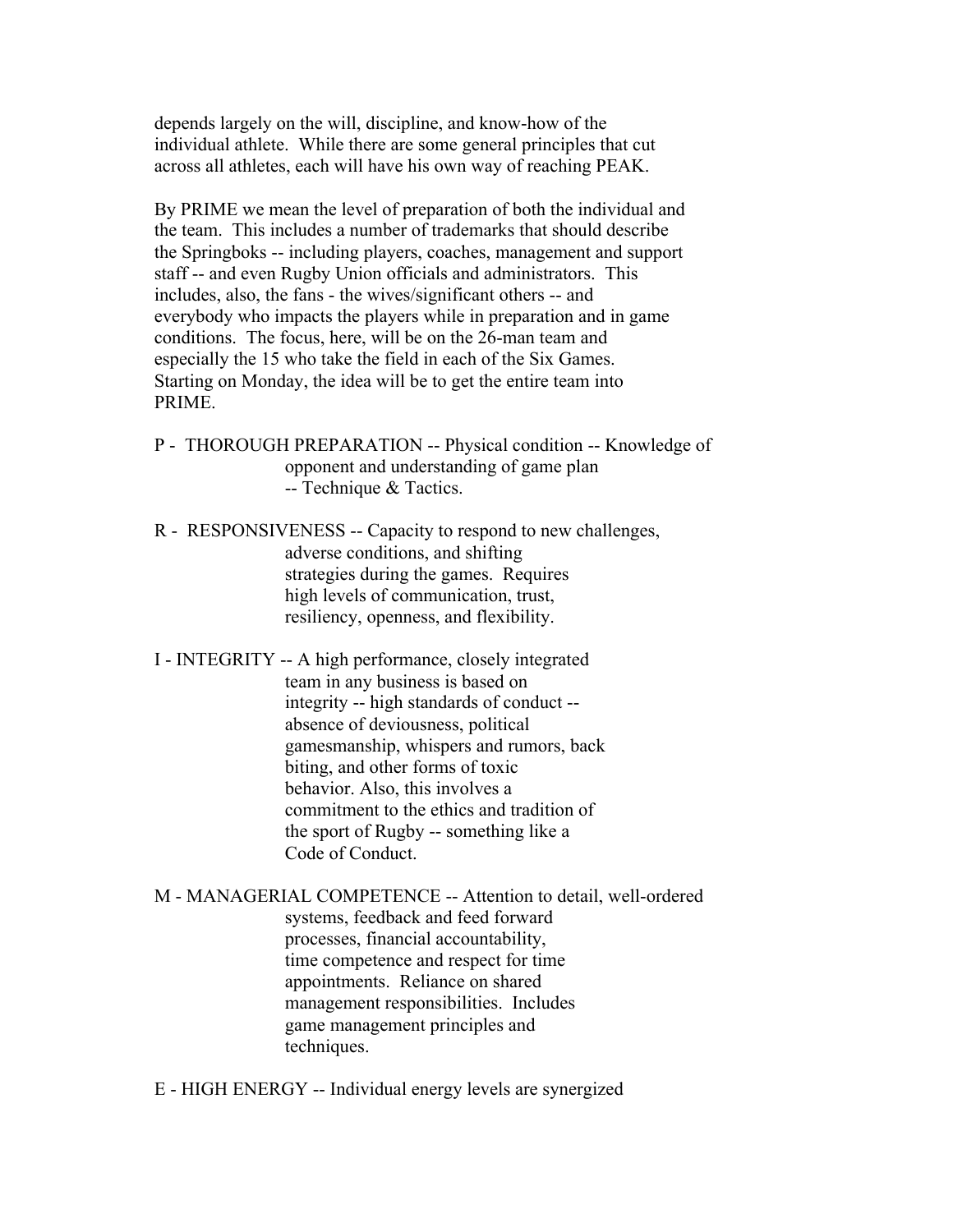into high levels of team energy -- even though raw -- that can be focused and channeled in a strategic fashion on specific outcomes. (This suggests it should not be blocked, or dissipated, or wasted, or spent on negative outcomes - such as violence, fights, responses to media criticism -- "at home" crises - or in internal conflicts. Aggression should not be controlled; rather, it must be channeled and focused for positive results.

------------------------------------------------------------------------ So, a team is in PRIME when . . .

- 1.1 It feels physically strong, poised, relaxed, fresh, lean, precise, and is ready to EXPLODE with powerful energy at kick off. Legs must be alive -- footsteps lively -- use of force leverages clean, quick with max power (like breaking a board). (No lead feet!) Different positions will have a different sense of the physical -- Forwards like strong bulls -- or a scrum of steel. Strong Backs like pile drivers to tackle or advance ball -- Wing Backs like lightening flashes that attack, slant, slash, with sudden acceleration and flare. (Believe you should work to activate these metaphors and symbols because they awaken the natural playing systems in athletes.) Each player could have a nature, mythical (Thor) or animal's nick name. Separate shirts could be printed to designate STRIKE FORCE.
- 1.2 Emotional pressure is pumped into the internal power cell. Crowd energy - either positive or negative -- is used as raw power to be maximized. Negative thoughts, fear, uncertainties, or even tentativeness are replaced by feelings of power and grace. Each player feels an integrated whole - can transcend self into something larger, greater, with more meaning -- and each player experiences sheer joy, excitement, and revels in the opportunity to meet his destiny, to join in the hunt, to take the beachhead, or to become part of history.
- 1.3 Team is mentally alive and alert. OK to be edgy, ready to fight, with lots of testosterone flowing through the blood -- but all of this should be used to keep attention levels high. Deep breathing through BOTH NOSTRILS will help to get into this high attention pitch - like one feels in the game reserve when lions are on the prowl -- that kind of electricity that has all the senses at high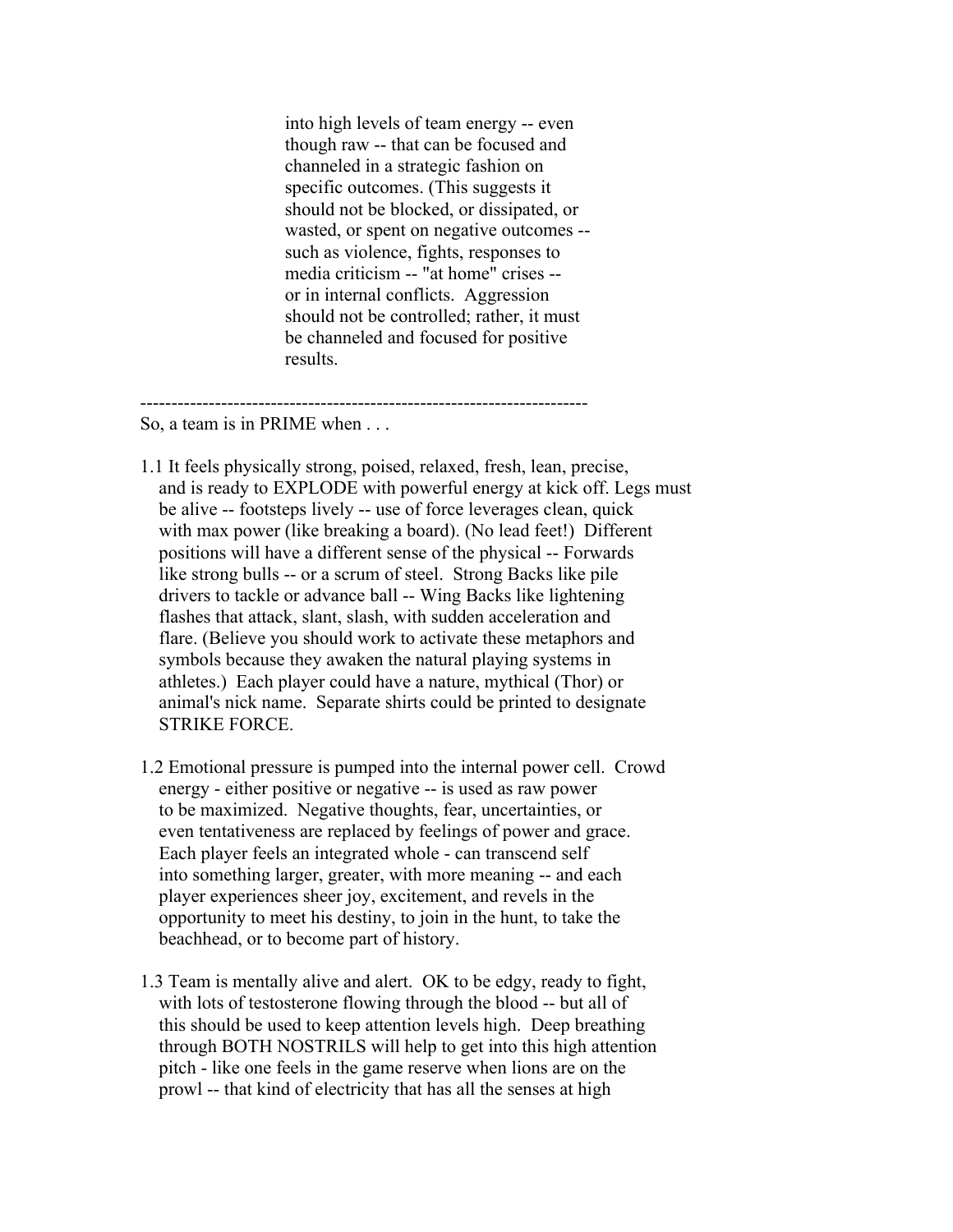registers. This keeps tighter self control to avoid foolish penalties of all kinds. The MIND IS IN THE GAME! (Avoids "lead heads" to go with lead feet -- sluggishness -- sleepy state. Do you make much use of oxygen in pregame or half time. Is it legal?) Too often players rely on uppers or outlawed chemicals. Certainly to attain this condition there must be proper rest and especially, a regular sleeping pattern instead of erratic late nights and sleep ins the next morning. (Part of PEAK.) Also alcohol will be a factor, here. (Not certain what you have decided to do with the Breathe Right Dilators. This is not a GIMMICK. Biorhythms are -- but not these. If nothing else, use them during the three hours BEFORE a game -- and even after. There is medical evidence, apparently, that they do allow more oxygen to flow through the system on the part of everybody. You will need to explain to the team why you are using them).

- 1.4 Team is able to keep raising the game to a higher and higher level. It is poised to start as high as pre-game mental and physical preparation will provide -- but the game itself will offer the stimulation to climb up the ladder. This should also occur in the beginning of the second half. (See following PRIME CYCLE) Some coaches get the team artificially high at the first and are never able to get the team back to even that level. Our purpose will be to modulate the team - a term from music that describes a change in key -- to even a higher level that only fierce, on the field stimulation can provoke. This is the reason I've virtually begged everybody I can reach to use Zulu drums. Nobody is listening. They could be orchestrated during the game -- with sudden signals for the team to STEP UP. This would be very subtle. We use marching/pep bands in the US for such a purpose. When the Cowboys come out of the offensive huddle to snap the ball for the next play, certain kinds of musical fanfares are played. I have no idea whether this is legal in Rugby Union but you should at least raise the question. The drums -- and even a ZULU war party - could lead the team onto the field and arouse the crowd -- and strike fear in the heart of the opposition. Drums, like war chants, reach deep into the psyche of humans. This is a powerful weapon you could certainly use. Also activates WARRIOR.
- 1.5 Team plays within itself as opposed to overreaching. Because of all the external pressure to win -- from many different quarters -- you will need to remove and channel that pressure. Otherwise, the team will become stiff, emotionally frozen and spaced out -- because the sensitive and often immature emotional systems are overwhelmed. The concept "play within yourself" is a good way to counter that highly stressful pressure and avoid vapor lock. It then radiates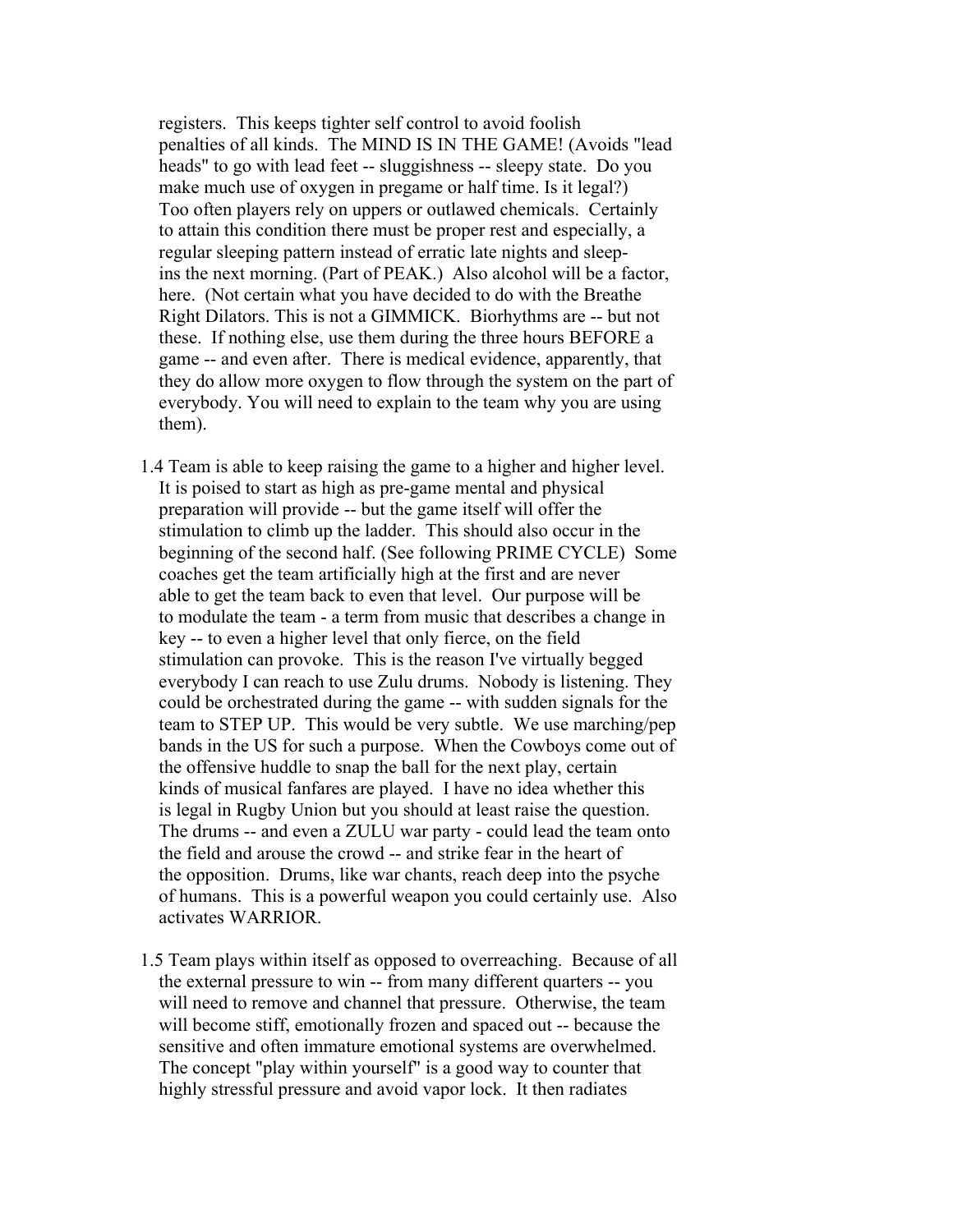confidence, feelings of being in control, and a decided sense of JOY -- thus producing a release from guilt, obligations, debts, negative messages from internal and external, and certainly self doubts.

- 1.6 Heroic individuals stand out, take charge, suddenly perform an unbelievable athletic action. These cannot be predicted or staged but the culture/climate/chemistry of the team is set to encourage them -- and then celebrate them with great gusto. You ask: "Who will stand out this game? Who will rise to the occasion? Who will make the play? Who will capture the moment? Who will climb the mountain and plant our flag or banner?"
- 1.7 Team members are able to reinforce each other with positive words, support, responses -- even when someone makes a mistake. These forms of verbal upliftment could be used all along the line so that the self-talk and team-talk is always positive. No blame finders or cynics -- and the players who are not selected for the 15 man side should support, encourage, almost ceremonially "put their hands" on the others in the inner circle -- to symbolically transfer all of their energy into them.

So, when a team reaches PRIME is prepared, has the potential, and should be poised to shift into the ZONE where individuals and teams play beyond their capacities -- are stronger, quicker, brighter, better coordinated, and more resourceful/creative than their opponents.

The three words that best describe this competitive capacity are FOCUS, FORCE, AND FLOW.

 FOCUS - clear, fresh, uncontaminated minds -- with total concentration on the game - both in preparation and in performance. All the senses are on high beam. Feelings of fear and danger have been turned into basic survival instincts. Eyes and minds are tuned up to see cues and signs -- Everybody is alert and picks up on control/strategy messages. Makes possible better eye, hand, foot coordination and timing. Music in change room can help - but the kind of music that dances in the mind to start the neurons to rapid fire. You will need to simulate all of this so it will be familiar. You are literally speeding up the brain's firing of the neurons. Fast drums will help. All of this is free from emotions -- simply engineering/physics principles and procedures.

 Lemon smell is excellent in clearing up the brain's cobwebs -- like simple house sprays. In fact, the sense of smell is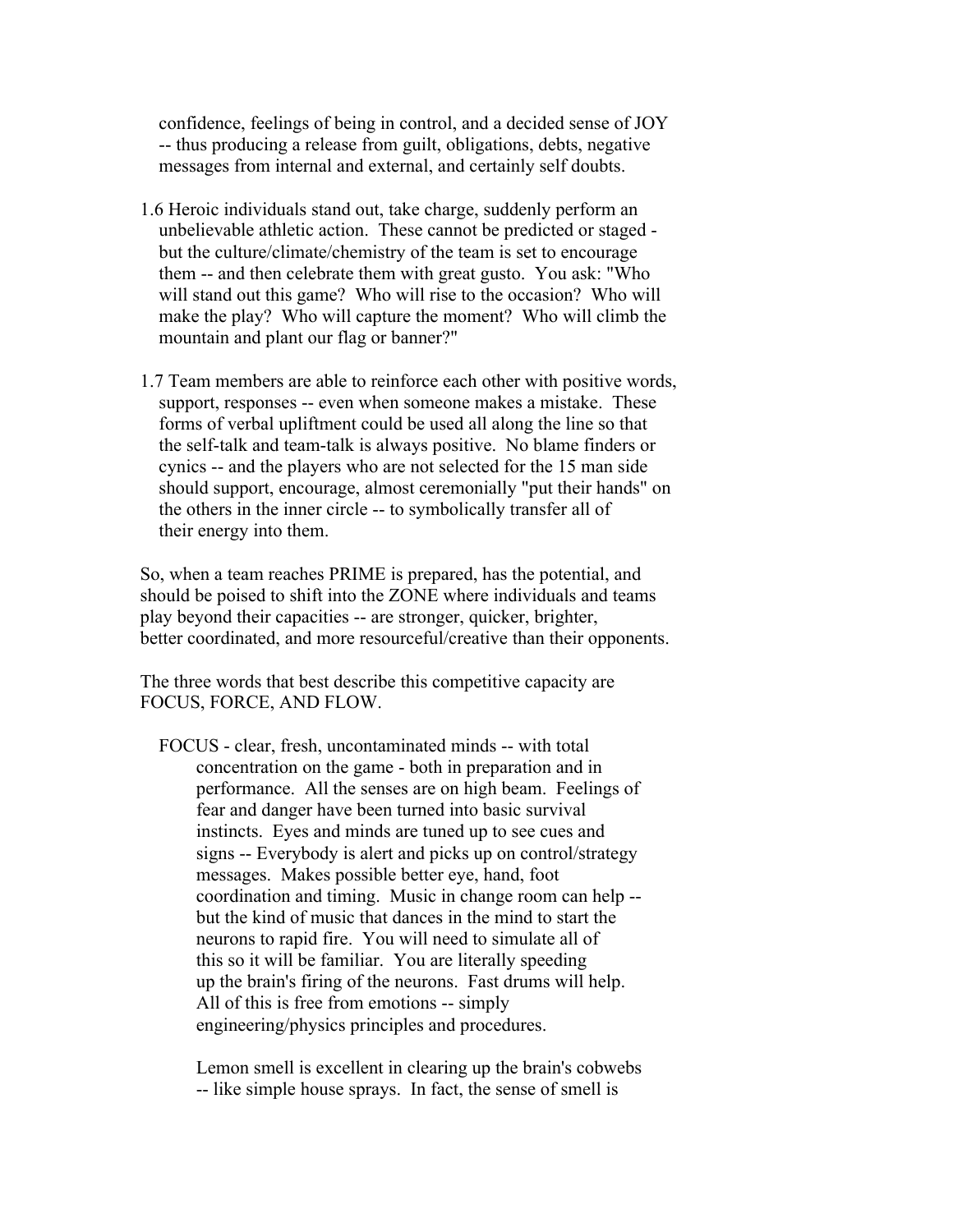extremely strong because it goes directly to the brain without being filtered or interpreted.

 Your enemy, here, will be distractions during the next two weeks. The team needs to "go into the wilderness" and spend some "lone time" -- to give chance to contemplate, to write letters to parents, friends, family, high school coaches, significant others -- anybody -- living or dead -- maybe even to Doc Craven - to be delivered to his widow/family. Your job will be to be the scapegoat, lightening rod, to even create pseudo issues by throwing a tantrum yourself just to deflect the attention, criticism, or frenzy off the team and onto you. You will need to reduce the amount of external stimulation they've been exposed to during the last couple of weeks. Ideally, you would be in a spartan like existence -- isolated from media, television, radio, newspapers. This will be a period of dedication. Of anointing. Of getting inside self. Of intimate team talk. Of visits with positive spirits - like a de Klerk or Mandela -- or some old Springbok. Basics are stressed. Team cohesion is created.

 Light workouts that barely raise the sweat are essential. The thoroughbreds are being made ready for the big race. You and others will need to use calm-talk -- not rah rahs or "you gotta win because." No guilt or fear raising. No calls to arms. The upCYCLE will start on May 22. The team should be cloistered or, as you say, put into a deep freeze. But, the time must be used in a constructive fashion. Otherwise, many will grow stale, grumpy, and inert. There are lots of ways you could use this time to build to the PEAK and PRIME, to prepare for the ZONE. You must get the team talking -- individually and as a team. More about this later.

 FORCE - Here we find the deep motives, the primal sources of power, stamina, inner strength, dedication, and "to the death" impulses. These are the systems within, the hot buttons, the personal/emotional drives that exist within players and within the collective team as well. Think of them as energy fields that lie deep within the human rivers of thought - and that provide the wellsprings from which manhood, self identity, and life scripts emanate. Your task will be to see to it that all four systems are activated, resonated, appealed to and are triggered when it's time to go to war.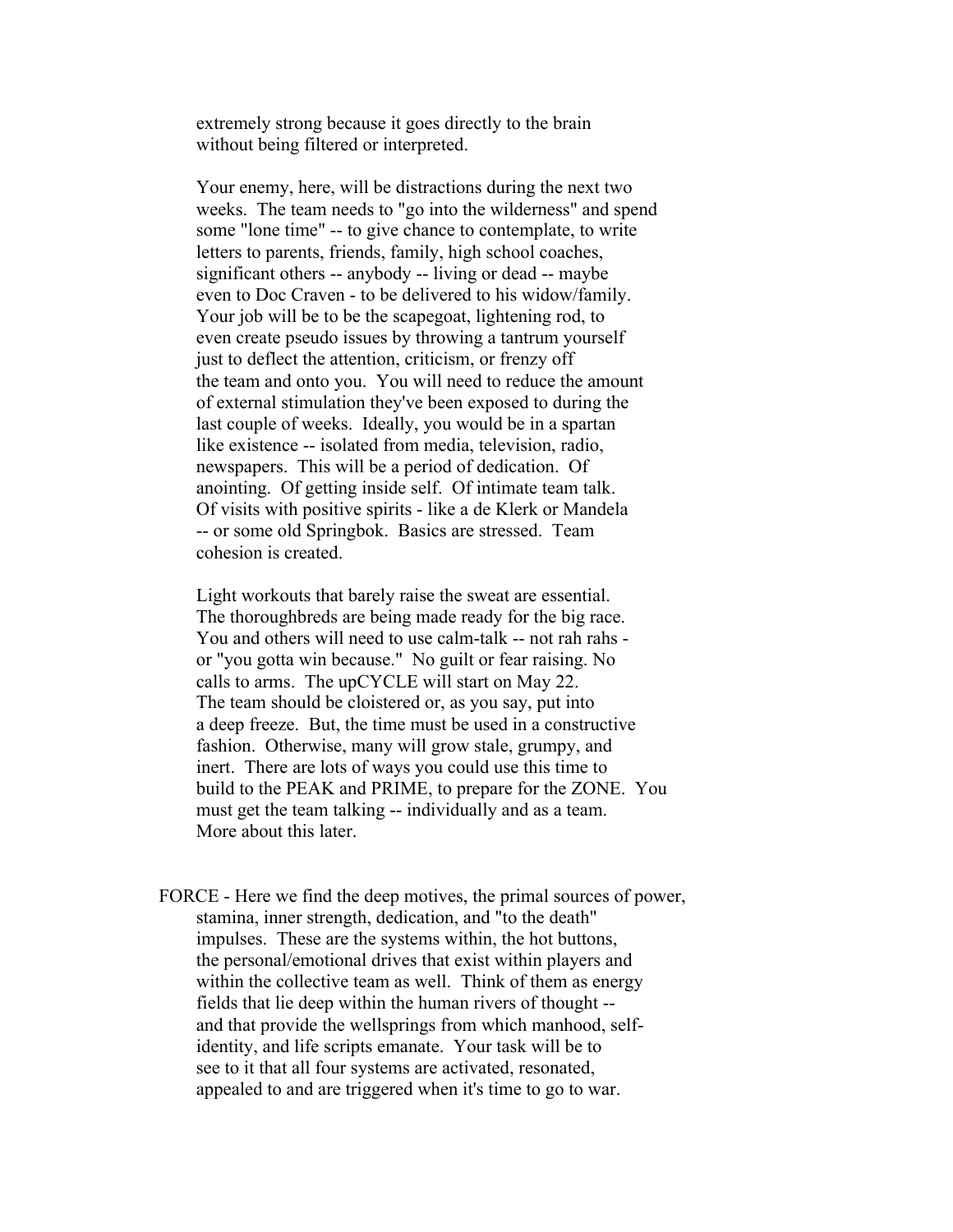In short, different players will hear the call to battle in different tunes, melodies, and frequencies.

 MYSTICAL BROTHERHOOD. All-for-one-and-one-for all. We all stand together as one family -- a blood-bond that is greater than anyone of us. We are Springbok. A fire burns in our hearts to remind us of this sacred bond. I am only strong because we are strong - one and indivisible. Here you have the appeal of African music; the rituals and symbolism of the game and its origin; rallying around each other to face a common enemy. So "team" has a mystical significance and this provides for many the sole reason for dying for a cause, or reaching down for the last ounce of strength in the scrum in the final minute of play when everything is on the line. This motivational system chants, declares oaths and pledges, protects the inner circle and is resplendent with superstitions, rituals, magic/muthi hexes, curses and blessings -- and need for strong father figures from the coaches.

 WARRIORS AND WARLORDS. Feelings of personal power and conquest rule the mind. The Dragons must be slain; the enemy must be conquered. Take no quarter. Give none back. It's man against man in a jungle warfare. No holds are barred. Each man for himself. Attack, destroy, humiliate, intimidate, leave your mark and become a legend in the hearts and minds of men. Get RESPECT because you stood tall against all odds and adversaries. Your sense of manhood is on the line. Unbearable shame MUST be avoided at all cost. Persevere and dominate because only a few will be left standing when the smoke clears. You expect to be one of them.

 STOUT HEARTS. These are the true believers, the men who will stand for and defend THE RIGHT -- the flag, the Truth, the Way, the Fatherland, the rich Traditions, the Patriotic calling -- the cause celeb. Herein lies Duty, Honour, and Country. The Alma Mater, martial/patriotic music, the ceremonies and traditions -- are all vital. Failure brings unbearable guilt - the inability to face one's noble calling. This system, especially, will feel the pressure from others who represent the Springbok traditions. They represent Good vs. Evil; they play for "the cause" rather than personal ego. They will sacrifice self for the Higher Power, Divine Calling, or National Honour. They defend Holy Ground.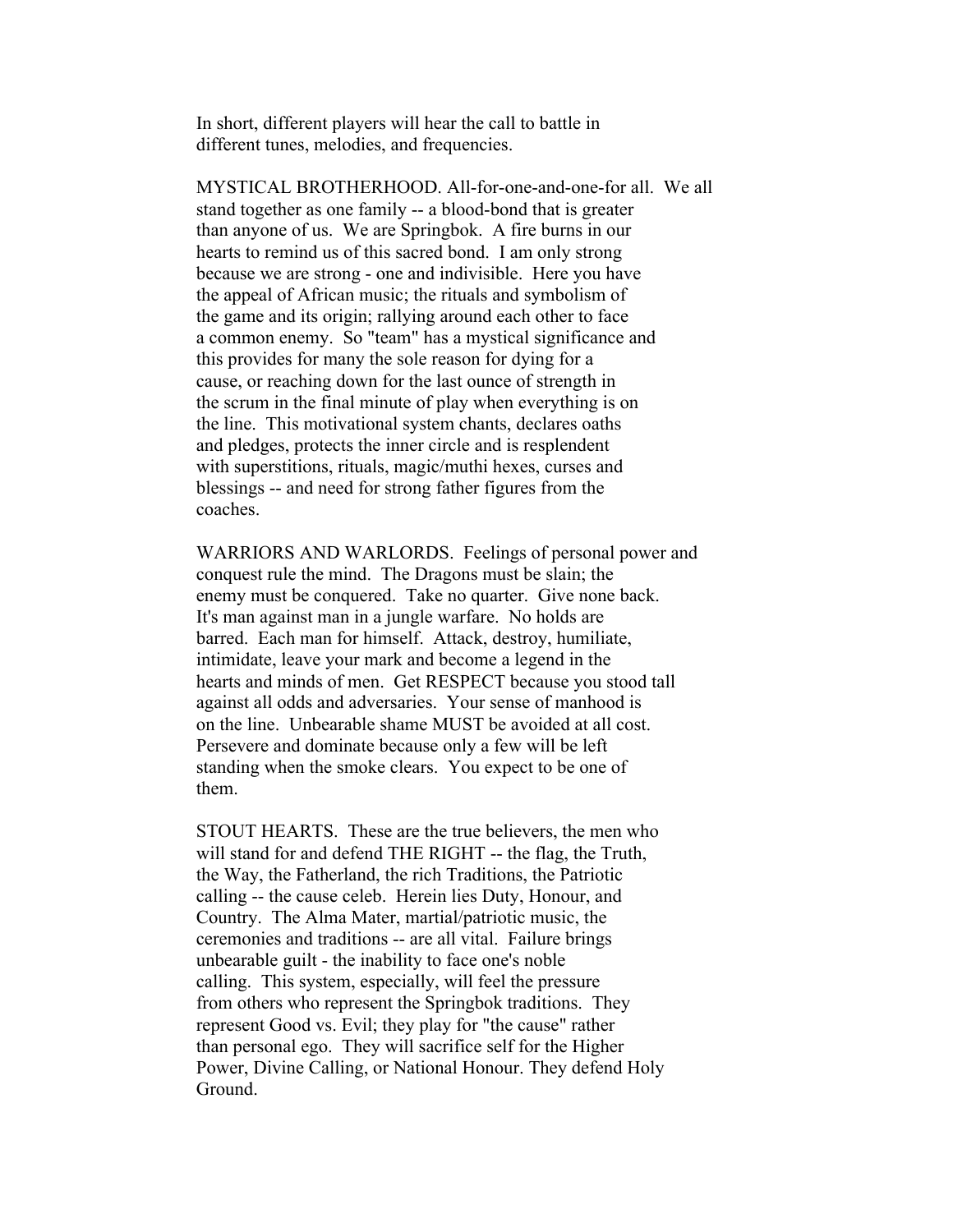SUCCESS SEEKERS. This is a self-focused system that is always looking for an advantage, the opportunity to win - to achieve full potential and high status -- to get the best endorsements and look good. Personal image is valued. Will strive hard to win for the team but it really means winning for SELF. They will show leadership, respond to strategy, and go all out but always with a reservation in their mind. This fairly new value system is developing within Afrikaner youth as they awaken to a wider world and look for opportunities to excel. This system wishes to be autonomous, be able to maneuver, and wants to exercise more responsibility.

In summary of FORCE:

| <b>SYSTEM</b>                                                | <b>IN SEARCH OF</b>                                                                                                                    | <b>DARK SIDE</b>                                                                    |
|--------------------------------------------------------------|----------------------------------------------------------------------------------------------------------------------------------------|-------------------------------------------------------------------------------------|
| <b>BROTHERHOOD</b><br><b>WARRIORS</b><br><b>STOUT HEARTS</b> | Safety, belonging, love<br>Conquest, power, spoils<br>Redemption, salvation, justice<br><b>SUCCESS SEEKERS Excellence, achievement</b> | FEAR, alienatation<br>SHAME, Loss of face<br>GUILT, betrayal<br>DEFEAT, demoralized |
|                                                              |                                                                                                                                        |                                                                                     |

Each player will have combinations of these with varying priority stacks. Victories will cause that inner system to celebrate; a defeat will cause the "dark side" of the system to appear. Expect a considerable amount of turbulence during the entire World Cup as unforeseen events either improve conditions or test the team's resilience.

 Other systems are beginning to form in some athletes elsewhere but I seldom see them in sports like American football and rugby. If you constantly appeal to and accommodate these four Motives you will pretty much cover the range.

 FLOW - This is the most elusive of the three primary ZONE producing factors and is one that is difficult to activate. The mind must be alive and fluid. The team as a whole must be well integrated and in sync. It must think, move, and react as a single mind. Time slows down. The ball appears bigger. Players appear at the right place at the right time. The motion is relatively smooth with little wasted energy. The sense can often be seen in the coordinated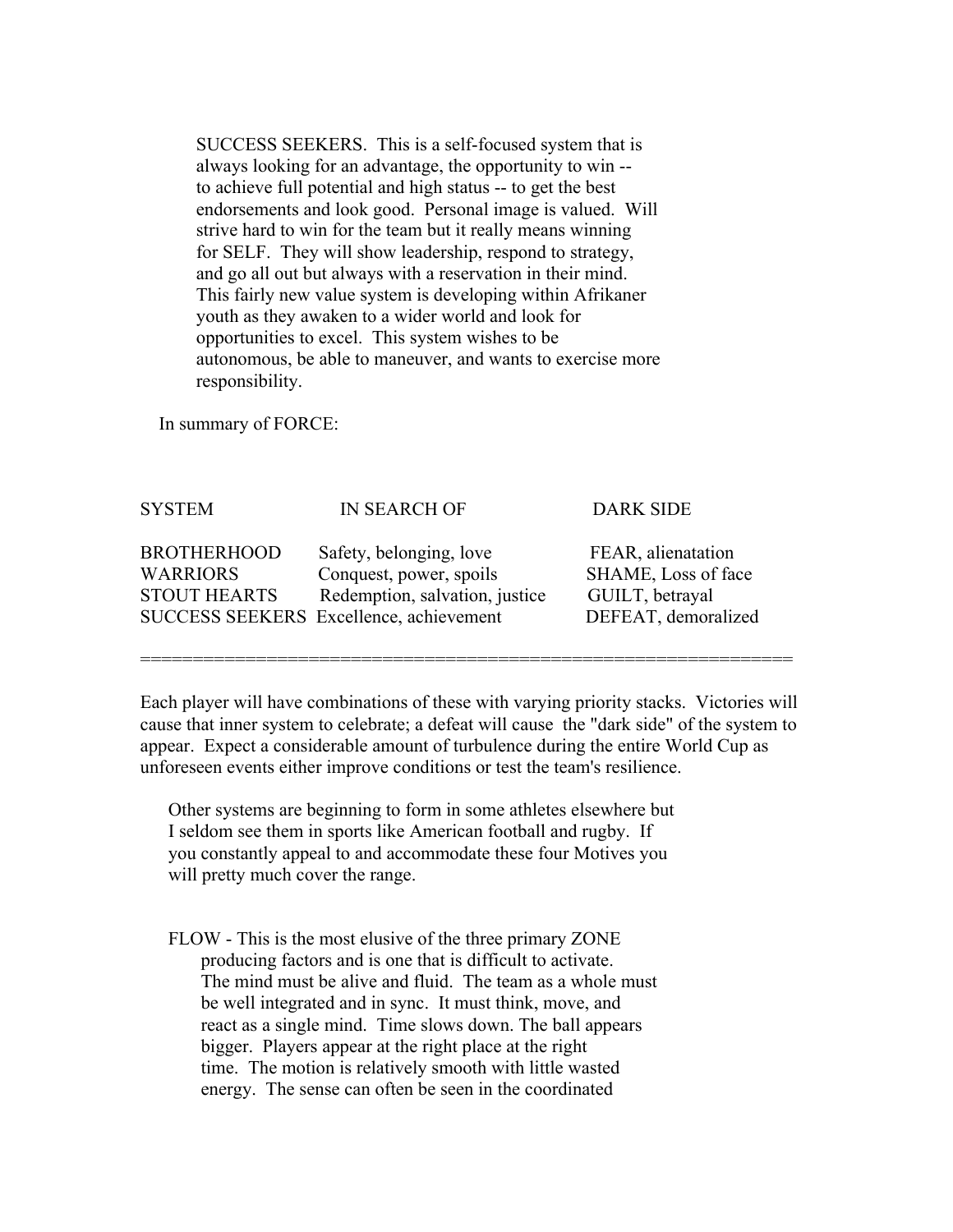scrum that pushes the opposing team across the "try" line or in the sudden strike from several backs around the boundary when everything is natural, well oiled, and precise. The enemies are fear, selfishness, raggedness, bad timing, disjointedness, and lack of FOCUS.

### II. Preparing for and Playing the HEARTS & MIND game

We all have biological computers within our bio-psycho-social system and this is the source of the Hearts & Mind motives and capacities. It is not necessarily logical nor is it reasonable. It exists at more the subconscious than conscious level. It is intuitive, natural, "right brain," and elusive. No one has ever seen it, measured it, or quantified it. It cannot be controlled at will nor easily influenced by external pressure or messages.

It is often shaped and molded by sudden, reframing events and issues. It has a mind and intelligence of its own and is smarter than we are. The Bio-Computer is best programmed and developed over a long period of time to create a series of automatic rather than calculated responses to life conditions and stimuli. This gives more control to a person who can adapt more quickly to changes in the here-and-now, and can self-will many things to happen. Yet, I believe athletes can be trained to improve their internal control (PEAK) and thus be able to contribute on a consistent basis to PRIME.

Note these activities:

- 1. Team talk and small focus group discussions that encourage a person to describe the nature of his Bio-Computer - its strengths, weaknesses, and patterns.
- 2. The use of movies that provide a common experience for the players to discuss these matters. Suggest Chariots of Fire (STOUT HEARTS), Hoosiers (BROTHERHOOD), Navy Seals (WARRIORS) and Rudy (SUCCESS SEEKERS) as examples.
- 3. Personal conversations with Coach and Manager to highlight strengths, needs, relationships, etc. The Question: "What it takes for me to reach PEAK?
- 4. Symbolic activities that are designed for BROTHERHOOD with appropriate rituals such as signing a blood oath, or going through a commitment ceremony, maybe with help from religious leadership.
- 5. "Quiet Moment" discussions with such people as FW de Klerk, Mandela, and others who have fought against difficult odds yet kept their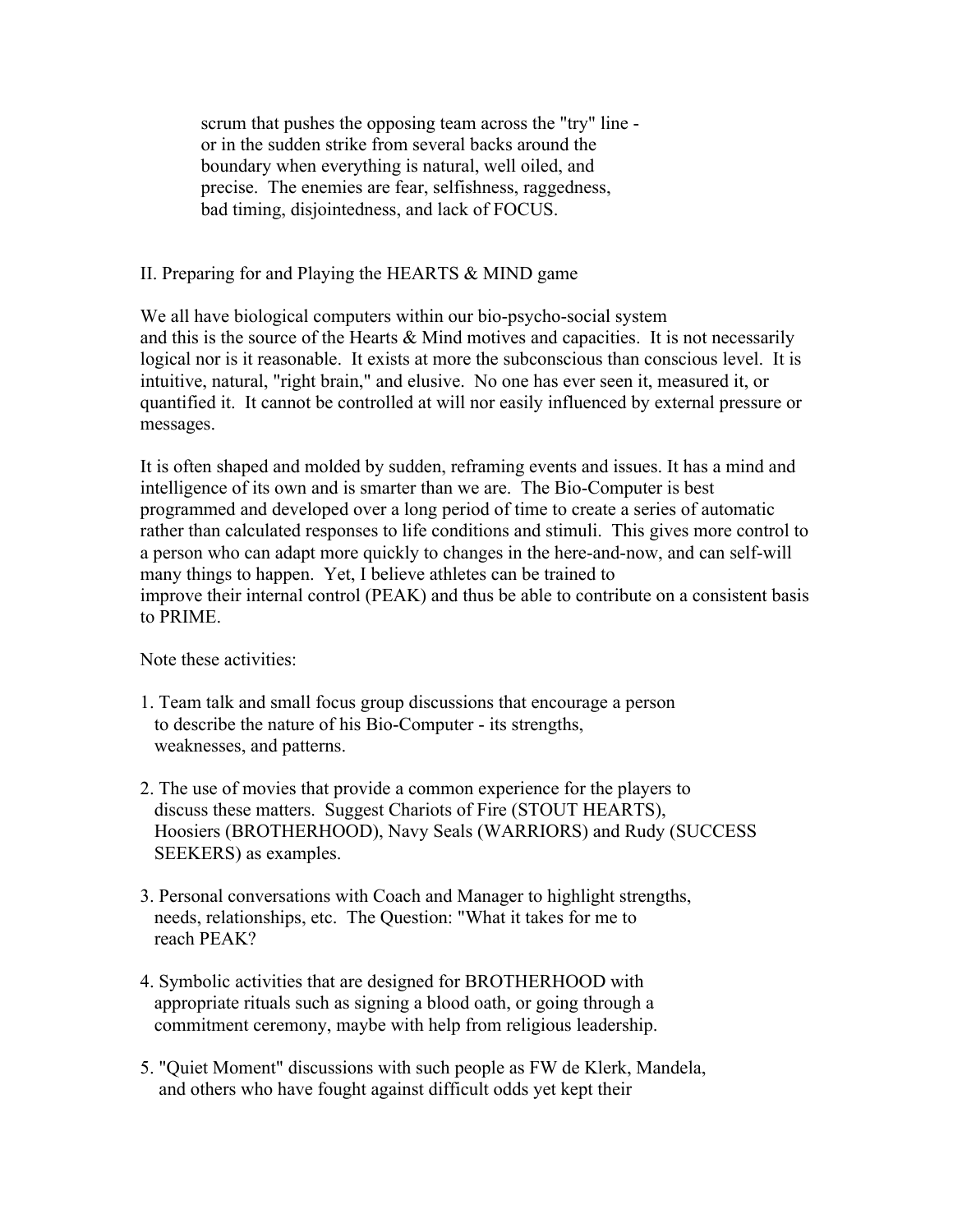eyes on the prize.

- 6. Specialized speakers around leadership, success, and winning as motivators of the SUCCESS-SEEKERS for mind pump-ups.
- 7. Well designed simulations that put everything together in more lifelike conditions -- to reinforce visualization and pre-rehearsals in mind.
- 8. Keeping a notebook throughout the World Cup with designated time to write to record experiences, feelings, responses. Write letters to significant people to make a statement, get things dealt with that could haunt and impede performance, and feel good about sending good cheer.
- 9. Watch Springbok videos of great victories.
- 10. Playful-like surprises to change frame of reference and refocus attention (like the bloke who sings funny rugby songs.)
- 11. Deep, religious type experiences, especially for STOUT HEART. Suggest Ray McCauley from Reema. He will be in touch with more of the player spiritual systems than most other clerics. This is not to be a sermon, or speech, but an interactive session.
- III. Specific Procedures to Prepare for the World Cup.
- 1.1 Suggest Monday-Tuesday-Wednesday include training/awareness sessions around PEAK, PRIME, and ZONE. Could include brief presentations; evaluative and thoughtful forms and scales to respond to. Goals to set. Brain storming sessions to add to and tailor the concepts for South African rugby in l995. Team Captain could be involved in a leadership role as well. (I have a response machine you could use to tap into the real feeling of the team on a number of issues.)
- 1.2 Friday night in Cape Town should begin "The Wilderness." This isolation period would be useful for soul searching, deep thought, careful preparation, communication, and rehearsal of game plan - maybe even at Newlands at night. GOOD SPIRITS could be brought in for the QUIET TALK sessions.
- 1.3 On Monday you should begin the PRIME CYCLE. (SEE GRAPHIC.)
- 1.4 This starts the countdown to Thursday -- You might consider the idea of "a Surprise Attack on Australia. They are intruders on our shores that we must drive away. Hit them with a force they've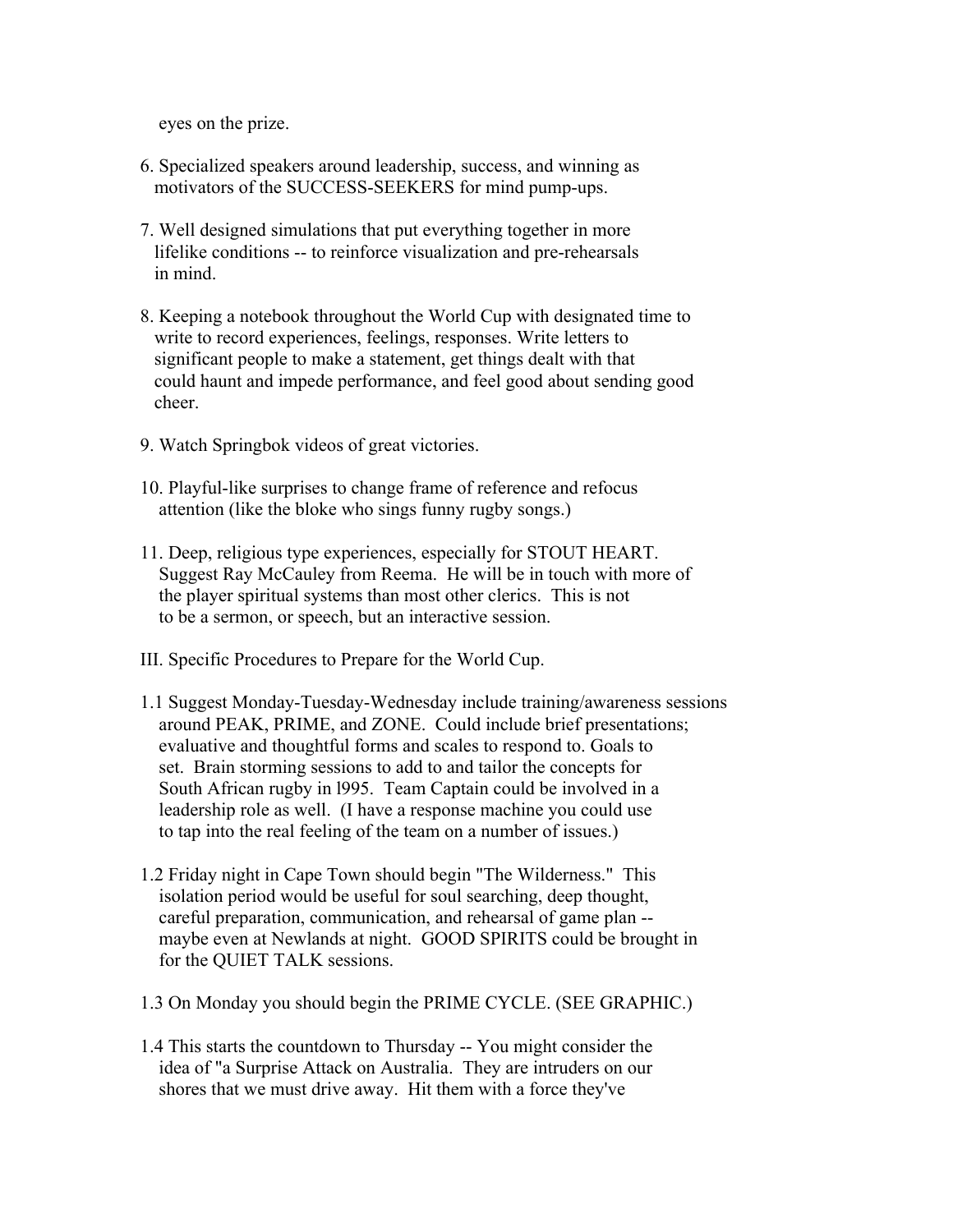never seen before. They are over the hill - aren't as hungry as we are going to be."

- 1.5 There are three primary methods of keeping the team cohesive and united:
	- A. The Common Enemy. The team must rally together because we all face the enemy -- the Huns at the gates -- the threat to our common existence.
	- B. The Common Adversity Syndrome. THEY are out to get us -- the press, the officials, the critics, the second guessers -- so we must close ranks, join hands and hearts, and fight against the adversary.
	- C. The Superordinate Goal. These are goings that everybody wants to reach but no one (or sub group) can do it on their own. Through a series of these experiences, the team becomes well integrated and will naturally pull together against all odds, come hell or high water. THIS IS BY FAR THE STRONGEST AND MOST LASTING OPTION.
- 1.6 You will get an extra lift for WINNING by focusing on the unique opportunity, the life-defining moment, the extraordinary challenge you are about to face. Grasp and savour the moment. Relish and celebrate the event while it is taking place. Let it be the crowning joy, the ultimate experience -- the result of years of hard work and dedication which now will prepare you for the ultimate test -- one that has great historical significance. From now on the historians of South African rugby, and every bloke who sits in a bar talking about the game -- will mark this game and this Cup as the beginning of a new day in rugby. Your name will forever be on that roster -- to be honored by every schoolboy who ever plays the game.

 This will be your place in destiny. You will live up to and exceed the challenge because of your inner spirit. We will win. We will reign supreme. This is our country, these are our shores -- and we will reach our SIX GAMES TO GLORY. What we can DREAM, we can DO.

1.7 For current and future interests:

Sports Psychology is a confused hybrid of many different types of programs and interventions. It has yet to form itself into a distinctive and recognisable discipline of study because of the wide range of definitions and applications.

SP-1: Individual improvement as used by tennis players and golfers to